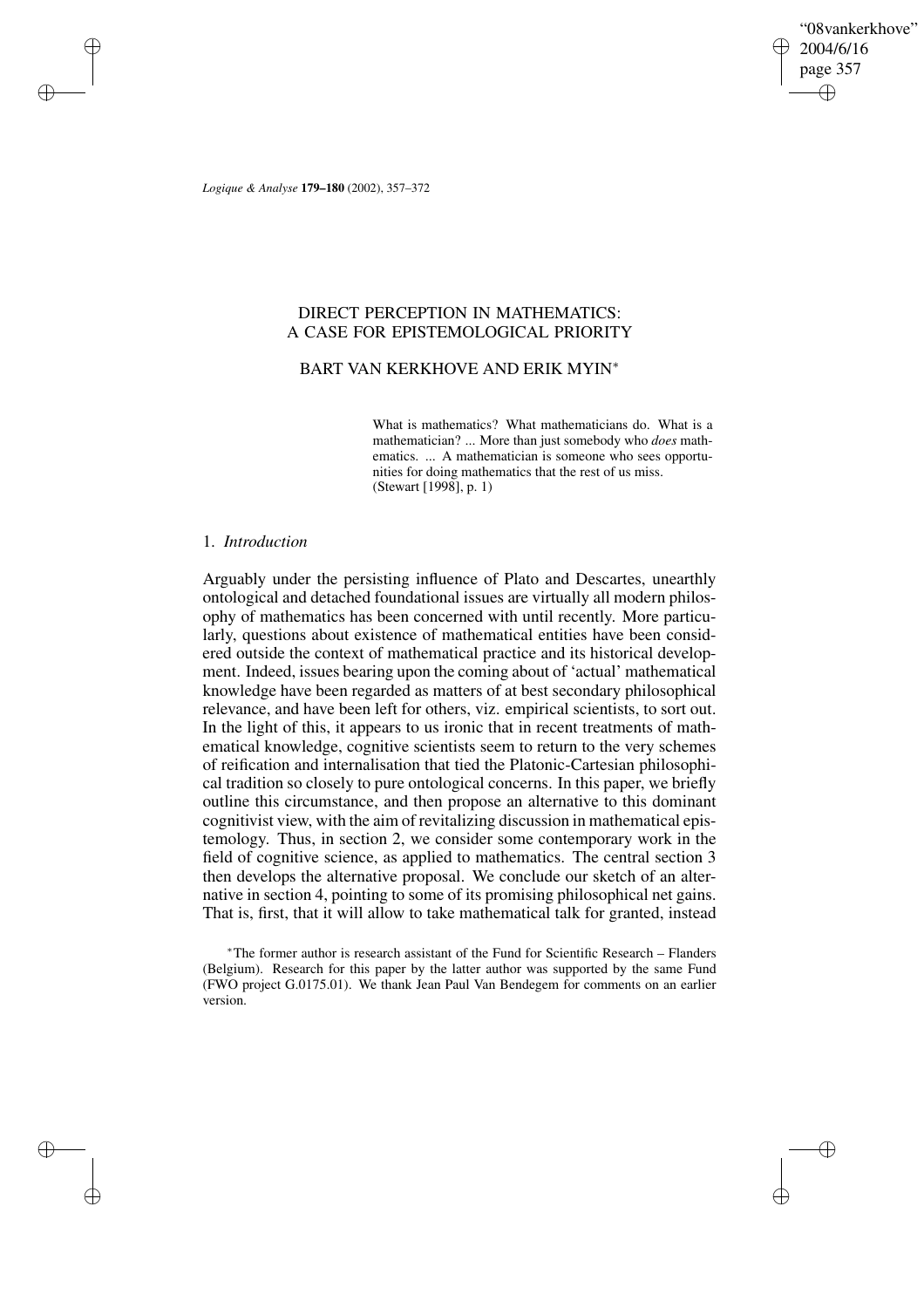"08vankerkhove" 2004/6/16 page 358 ✐ ✐

✐

✐

### 358 BART VAN KERKHOVE AND ERIK MYIN

of trying to justify or bring down the abstract foundations of its functioning. Second, pure metaphysical speculation will loose its primacy, as the alternative view takes epistemology over ontology.

## 2. *Cognitive Science (dis)informing Philosophy*

✐

✐

✐

✐

Fuelled by ever improving brain scanning techniques, psychological investigation of mathematical activity has boosted the last couple of years. Its focus has been largely restricted, however, to elementary cognitive operations and their awakening in infants (and hominids), while no secret has been made of its philosophical *a priori*: to give as much plausibility as possible to the idea that (these) mathematical capacities are innate rather than learned.<sup>1</sup> We shall here only be indirectly occupied with calling into question this explicitly nativist strand. Instead, our line of criticism will be primarily aimed at the *internalism* inherent to these cognitive theories of mathematical ability, as reflected in the following line: "An organ specialized in the perception and representation of numerical qualities lies anchored in our brains" (Dehaene [1998], p. 86). We claim that prominent cognitive approaches should not apply this mechanistic picture, even if possibly plausible for some relatively unsophisticated mathematical abilities, across the board. Moreover, we interpret this mechanistic move as a determined effort to 'save' the objectivity of mathematical things before all else, thus bowing to the demands of the Platonic-Cartesian philosophical tradition.

Setting the stage to further discuss this, we remind that modern dismissals of mathematical Platonism are invariably indebted to the one expressed by *Paul Benacerraf* in his 1973 paper "Mathematical Truth". There, mainstream Platonism, which "assimilates the logical form of mathematical propositions to that of apparently similar empirical ones" (Benacerraf [2002], p. 103), a quality indeed praised by the author for reasons of scientific uniformity, is brought down. It is essentially unable to account for mathematical claims as constituting genuine knowledge, Benacerraf holds, for, in view of the utter abstractness of the objects under consideration, it cannot properly meet the requirement of a *causal theory of reference*. Put otherwise, this argument, broadly accepted by naturalistically aimed philosophers, says that the relation between a referring sign and its content must rely on a natural causal relation, impossible for Platonic objects to contribute to. From the stance taken by Benacerraf, it would then appear a refreshing and complementary idea to consider particular regions in the brain innately responsible

<sup>1</sup> Butterworth [2000], Dehaene [1998], Devlin [2001] and Lakoff/Núñez [2000] have all concerned themselves with carrying through (part of) this particular task.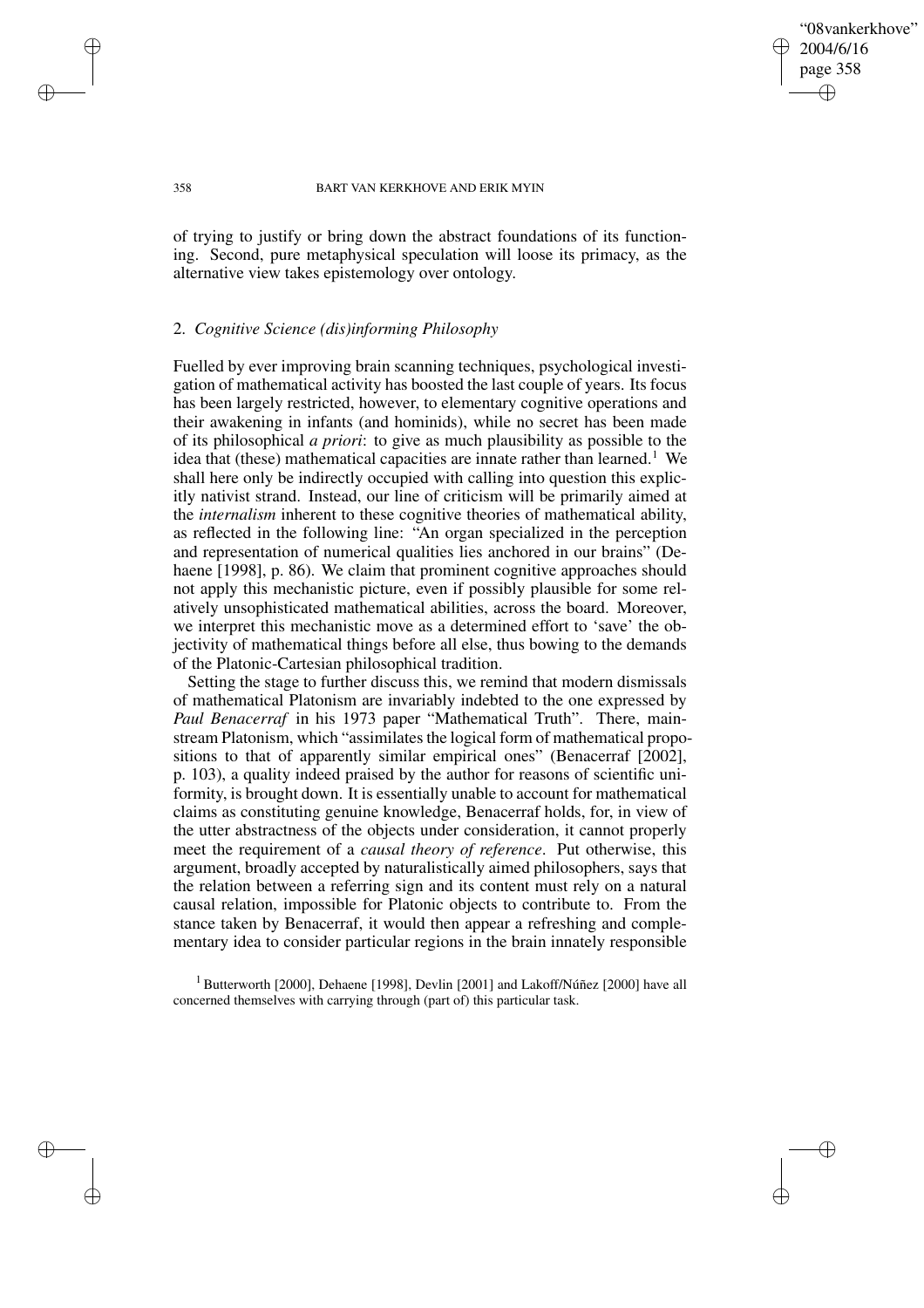✐

✐

✐

✐

for specific mathematical operations. This would avoid traditional references to an 'elusive' intuition putting us in contact with mathematical heaven.

One of the recently proposed cognitive theories of mathematics, that expounded in Lakoff/Núñez [2000], goes even considerably further than that, in adding a genealogical account of the mathematical mechanisms in terms of activities and practices, such as collecting, separating, etc. On the face of it, this strive to anchor mathematics in practice, or more specifically: to *embody* it in the practitioners, indeed brings about an appealing answer to the enigmatic question "where mathematics comes from". The answer is that it comes from mundane activities, which seems to free, or at least further distance, us from the tangle of ontological concerns of the philosophical tradition. However, in the theory of Lakoff and Núñez, initial emphasis on practice and embodiment is denied further on. More particularly, the concept of embodiment is subjected to a narrowly 'cognitivist' interpretation, taking the main mathematical constructs as resulting from internal mechanisms and representations rather than from practices performed in the world out there. That is, in the end, it is really not bodies or action that matter, but *representations* of bodies enabled by or equated to 'fossilized' cognitive mechanisms (dubbed 'metaphors' by Lakoff and Núñez).

Let us elaborate somewhat. Lakoff and Núñez explicitly call for and then claim to provide with an empirical account of mathematical activity. However, they do not give any independent arguments as to why their purported description of the cognitive mechanisms yielding mathematical knowledge is not itself arbitrary or infected by 'normative' prejudice. At the outset of chapter two, for example, they draw an analogy between mathematical and natural language use, e.g. concerning spatial behavior, claiming that "mathematical ideas [...] are often grounded in everyday experience [... as] ways of mathematizing ordinary ideas" (p. 29). They claim that "research in cognitive linguistics has shown that spatial relations in a given language decompose into conceptual primitives called *image schemas*, and these conceptual primitives appear to be universal" (p. 30). They go on to claim that some of these very concepts, particularly 'containment' and 'orientation', are of truly central importance to mathematics as to language in general. The upshot is "that the neural circuitry we have evolved for other purposes is an inherent part of mathematics, which suggests that embodied mathematics does not exist independently of other embodied concepts used in everyday life" (p. 33), as there are: "centrality, contact, closeness, balance, straightness, and many, many more" (p. 34). In other words: 1) Linguistic structure is grounded in experiences with concrete objects; 2) Practice can have this influence on language because it becomes a template for a 'cognitive structure' — ultimately a neurocognitive mechanism localised in the brain; 3) Mathematics is just another result of this transformation of concrete activities into cognitive mechanisms. Our capacities for arithmetic, for example, flow from

✐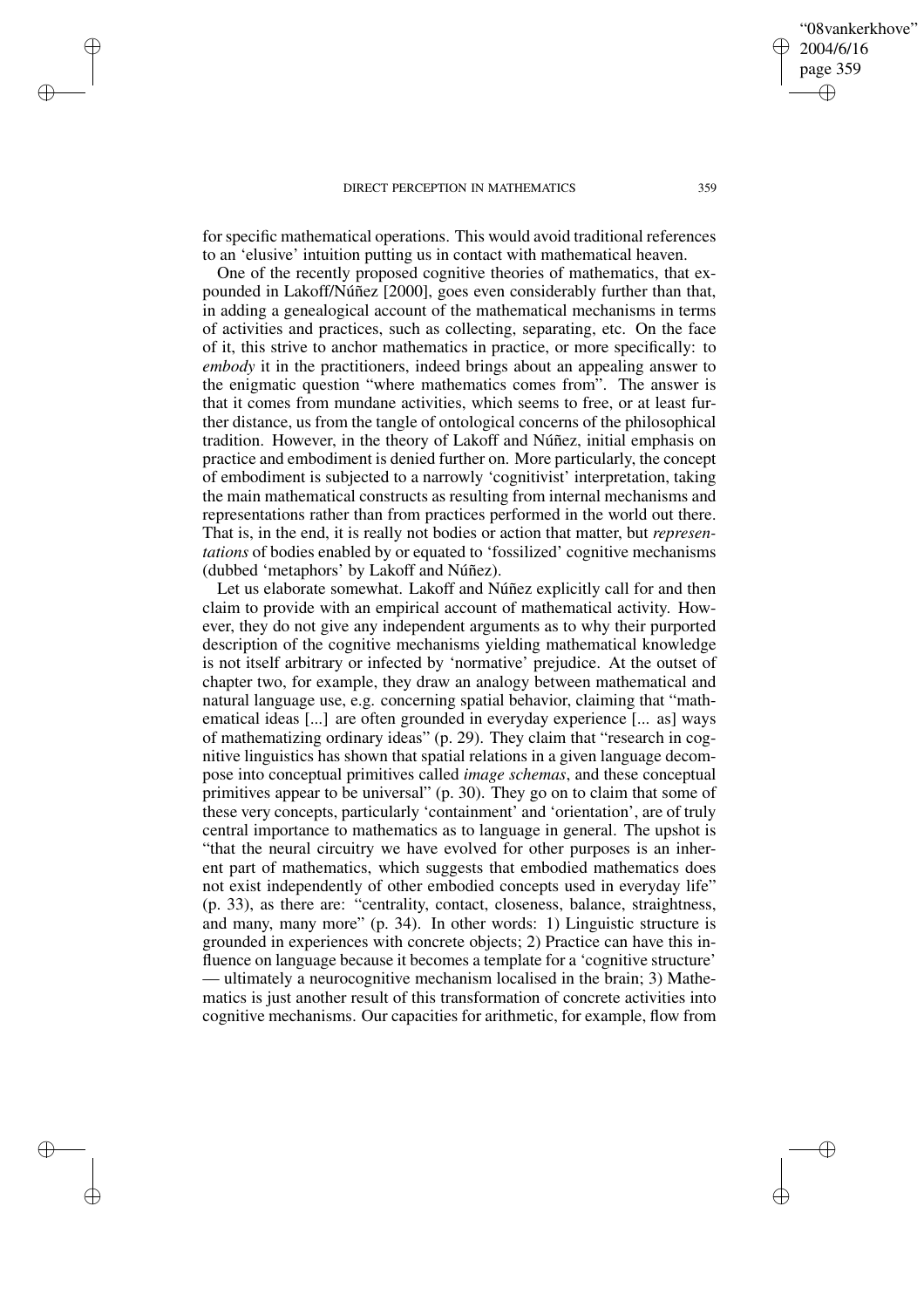### "08vankerkhove" 2004/6/16 page 360 ✐ ✐

✐

✐

### 360 BART VAN KERKHOVE AND ERIK MYIN

neurocognitive mechanisms, which in their turn derive from the practical activities of collecting, grouping and separating concrete objects.

As their story develops, the authors hypothesize together a whole fabric of cognitive mechanisms to account for every possible aspect of mathematics in a speculative, or at least highly hypothetical way. Moreover, this technique is used on an *ad hoc* basis throughout the book, as new metaphorical schemes are introduced all the time to 'explain' the arisal of further, more complicated, mathematical operations and objects. For example, in order to arrive at the concept of zero, a species of "metaphors that introduce elements" (p. 64) are said to be at work. In our view, Lakoff and Núñez undertake but traditional idea analysis, offering rational reconstructions which are then ingeniously 'turned' into cognitive science, by simply relabeling all historical phenomena of idea development as newly emerging 'metaphors'. Next, they reify and 'mechanisize' these metaphors as 'neural connections'.<sup>2</sup> The pressing question is what is being gained with all this, in explanatory terms. Moreover, there is a good reason to think the whole approach might just be a setback from traditional idea analysis. For, by claiming that most of these cognitive mechanisms operate on an unconscious level, $3$  Lakoff and Núñez hand us over to a cognitive level totally out of reach and control (a level which, nevertheless, the authors themselves *do* seem to have a theoretical grasp on). By equating cognition with hidden processes, consciousness is turned into a problematic epiphenomenon. For us, this is the world upside down. It remains an open question how such a view can account for the rationality of mathematical development, and especially for the fact that 'hard' thinking and argument seem to be involved, especially when there is change and novelty.

One interpretation of Lakoff and Núñez is that we are faced here, albeit in a different guise, with the same Platonic-Cartesian scheme of reification and that lies at the very origin of the problems struggled with by the tradition. Mathematics now becomes determined by a fixed realm of entities, no longer situated in Plato's heaven, but constituted by the mechanics of the

✐

✐

✐

<sup>&</sup>lt;sup>2</sup> A few illustrations. The complex image schemas that a nesting of basic metaphors gives rise to are considered to be both perceptual ánd conceptual, and to have, by virtue of their structure, "built-in spatial logics" (p. 31). Conceptual containers are said to be "part of the mind" (p. 32). "Such neural connections [viz. results of the correlations between counting and physical manipulation], we believe, *constitute a conceptual metaphor* at the neural level" (p. 55, our emphasis).

 $3E.g.:$  "Most of our everyday mathematical understanding takes place without our being able to explain exactly what we understood and how we understood it" (p. 28), or: "This metaphor [add and take away] is so deeply ingrained in our unconscious minds that we have to think twice to realize that numbers are not physical objects and do not literally have a size" (p. 56).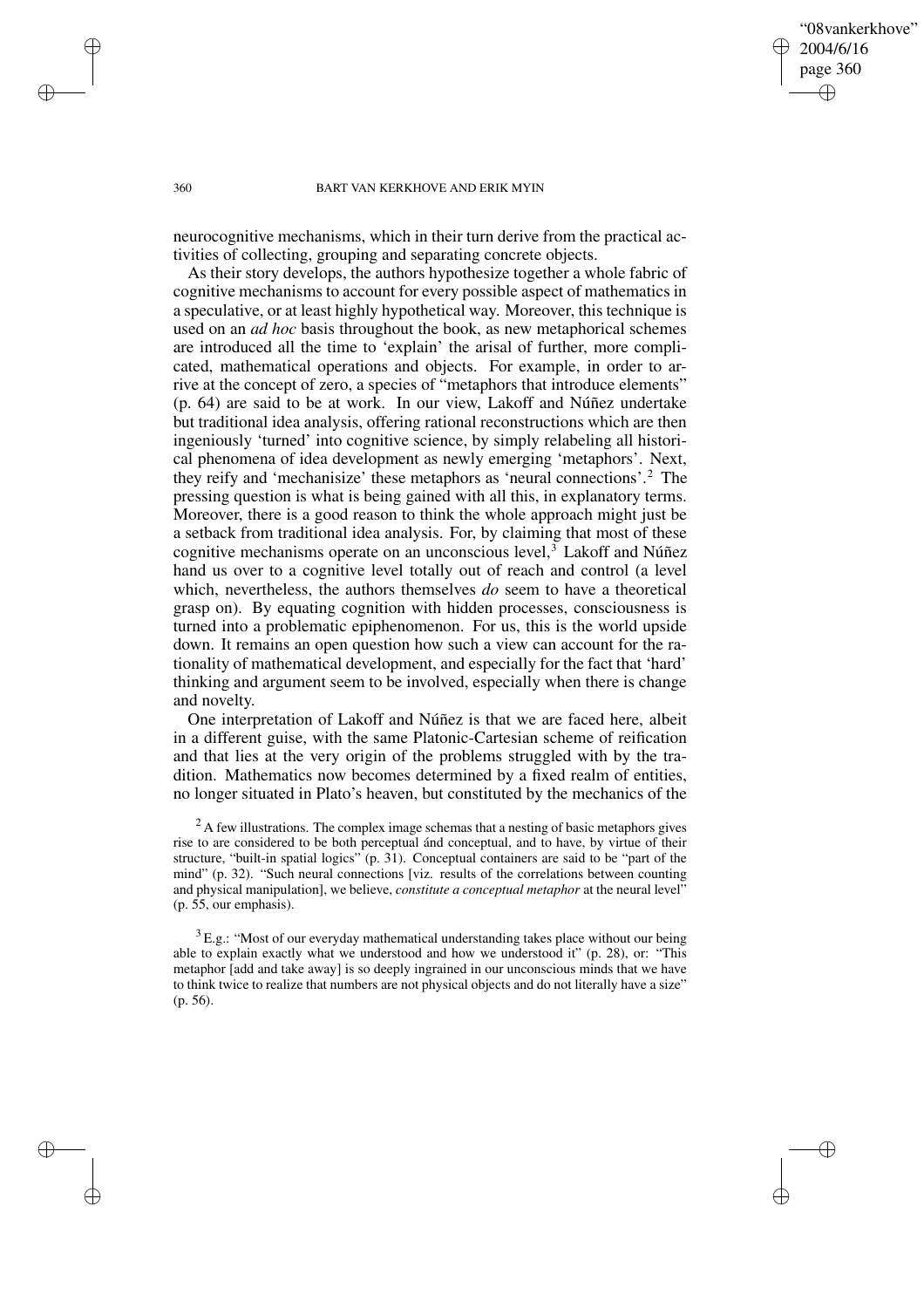"08vankerkhove" 2004/6/16 page 361 ✐ ✐

✐

✐

mind: mathematical structure has been moved from heaven into our heads. Humanity appears to loose deliberate control over mathematics to anonymous brain mechanisms. This means that in the end, we are out of touch with the world of mathematics, now not because it's up above in Plato's heaven, but instead because it is buried deep down in ourselves. Against all this, we shall contend that, for one committed to take mathematical practice seriously, mathematical objects and properties should find a place *out there*, in the *real* world. This enterprise can start we think, with picking up an idea of Penelope Maddy, that of *direct perception* in mathematics.

# 3. *Direct Perception: A Non-Internalist Alternative*

### 3.1. *Traces*

✐

✐

✐

✐

*Penelope Maddy* has at a point (in)famously defended that sets, i.e. what she holds to be the basic mathematical entities, are not abstract, but instead have spatio-temporal location, and can be directly perceived as such: "I intend to reject the traditional Platonist's characterization of mathematical objects; I will bring them into the world we know and into contact with our familiar cognitive apparatus" (Maddy [1990], p. 48). More specifically, Maddy has maintained that we literally see sets, thus dauntlessly holding on to mathematical realism, while rejecting abstractness. Enter Steve, an exemplary man searching his refrigerator for two eggs. "He opens the carton and sees, to his relief, three eggs there. My [Maddy's] claim is that Steve has perceived a set of three eggs. [... T]his requires that there be a set of three eggs in the carton, that Steve acquire perceptual beliefs about it, and that the set of eggs participate in the generation of these perceptual beliefs *in the same way* that my hand participates in the generation of my belief that there is a hand before me when I look at it in good light" (op. cit., p. 58, our emphasis).

In passing, $4$  Maddy claims this account to be an extension to the field of mathematics of the perceptual theory called 'direct' or 'ecological' realism, originated by *J.J. Gibson*. <sup>5</sup> Quite to our surprise, she has presumed this theory to be mainstream among contemporary cognitive scientists, while, on the contrary, insisting on mental representations, and trying to link these to neural architecture (see the previous section), is in fact the more popular option.<sup>6</sup> The latter difficulty of assessment aside however, there is a more

<sup>4</sup> Maddy [1990], p.50n.

<sup>5</sup> Gibson [1979].

 $<sup>6</sup>$  A possible (partial) diagnosis for this confusion is that Maddy blends ecologism with</sup> Piaget's representational 'enrichment' theory of perceptional learning as discontinuous or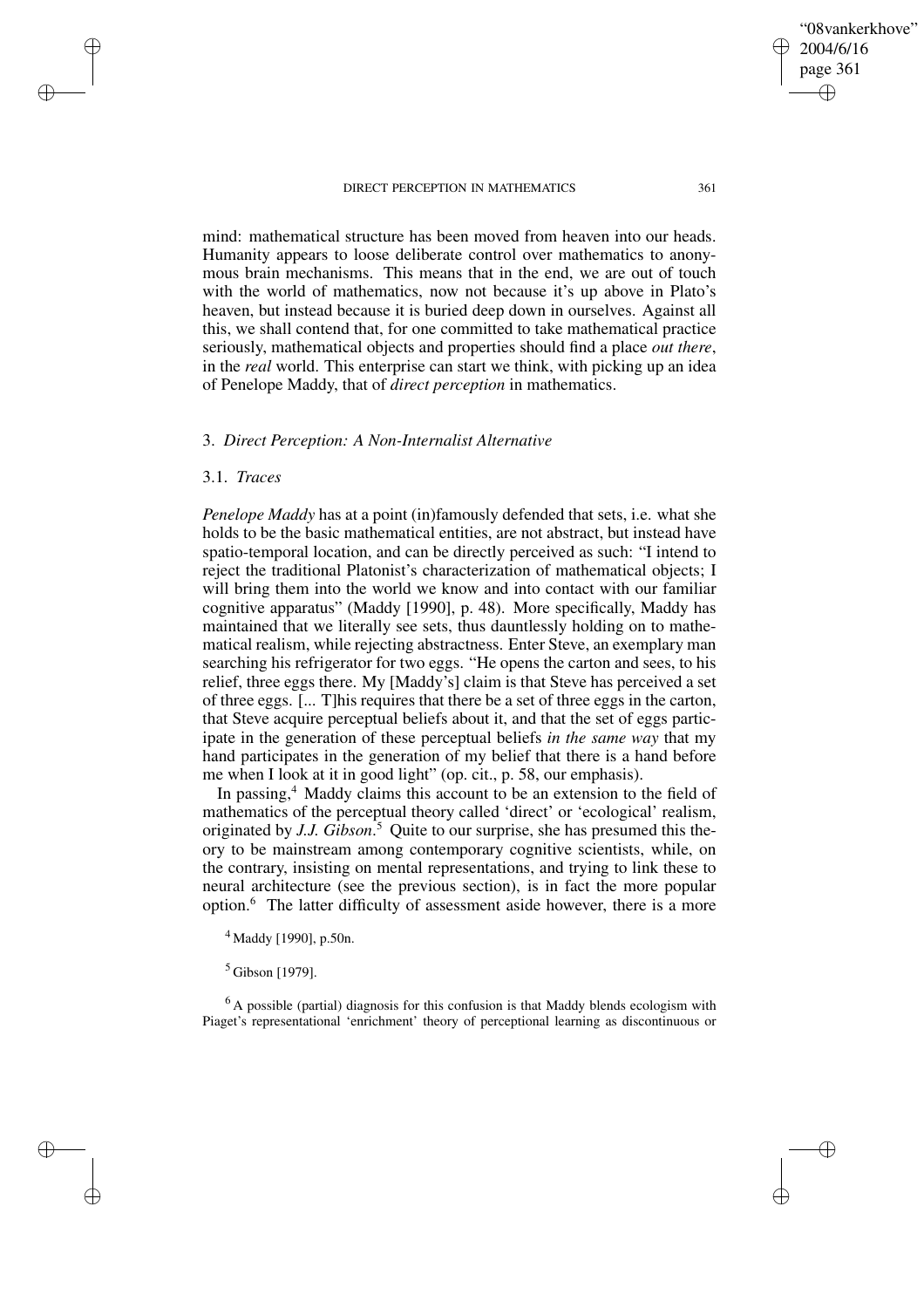"08vankerkhove" 2004/6/16 page 362 ✐ ✐

✐

✐

### 362 BART VAN KERKHOVE AND ERIK MYIN

substantial issue. Namely, in order for sets to be really out there, for Maddy, perceivers alone do not seem to suffice. "As the amount we know about things by perception is very limited" (op. cit., p. 61), the existence of sets is said to be also dependent on *theoretical* considerations (partially) external to the perceiver. "The elementariness of the notion of set, its ease of manipulation, and the immense success of set theory, both as a foundation for other branches of mathematics and as a mathematical theory in its own right, all help to make the set of eggs the most attractive candidate for the role of number-bearer" (op. cit., p. 62). Indeed, this set-theoretic account has more recently been incorporated by Maddy in a full-fledged *foundational* program. It transfers the Quinean naturalist idea of seeing the whole of (natural) science as a going concern to the more limited case of (pure) mathematics. This means the latter's unconditional methodological independence as a discipline is defended, over any external limitations such as e.g. applicability, and over any philosophical 'interferences'. "Mathematical methodology is properly assessed and evaluated, defended or criticized, on *mathematical*, not philosophical (or any other extra-mathematical) grounds" (Maddy [1998], p. 164, our emphasis). The consequences for ontology are thus: "Take the [Quinean] indispensability arguments to provide good reasons to suppose that some mathematical things (e.g. the continuum) exist. Admit, however, that the history of the subject shows the best methods for pursuing the truth about these things are *mathematical* ones, not those of physical science" (Maddy [1997], p. 108, our emphasis). We spot the danger here of a subtle reintroduction, through foundationalism, of the priority of abstract ontology, something we believe could ultimately be to the disadvantage of practice.

That is, taken to its limits, an approach like Maddy's seems capable of leading us straight into to a re-opening of the gap between theory and practice. For what in this position prevents one to subscribe to the idea of a monolithic and unchangeable theory that determines ontology? And with this, we would indeed be back where we started from: stuck with a conception of ontology completely detached from actual practice, with pernicious philosophical consequences such as *fixedness*. As there will be no room left for any development of mathematical practice that is not mirrored in the 'real' ontology, an essential ingredient of genuine practice is simply discarded. Related to this problem is one of *skepticism*. When convinced that, in the end, there is just one correct ontological picture, then the possibility has to be considered that, in practice, all we have done up to now is wander in the dark, never mind the apparent successes of mathematics applied. Let

stage-wise concept formation, while Gibson's is a functionalist 'differentiation' theory of perceptual learning as refinement of the skills in responding to environmental stimuli. (Gibson/Pick [2000], ch. 1)

✐

✐

✐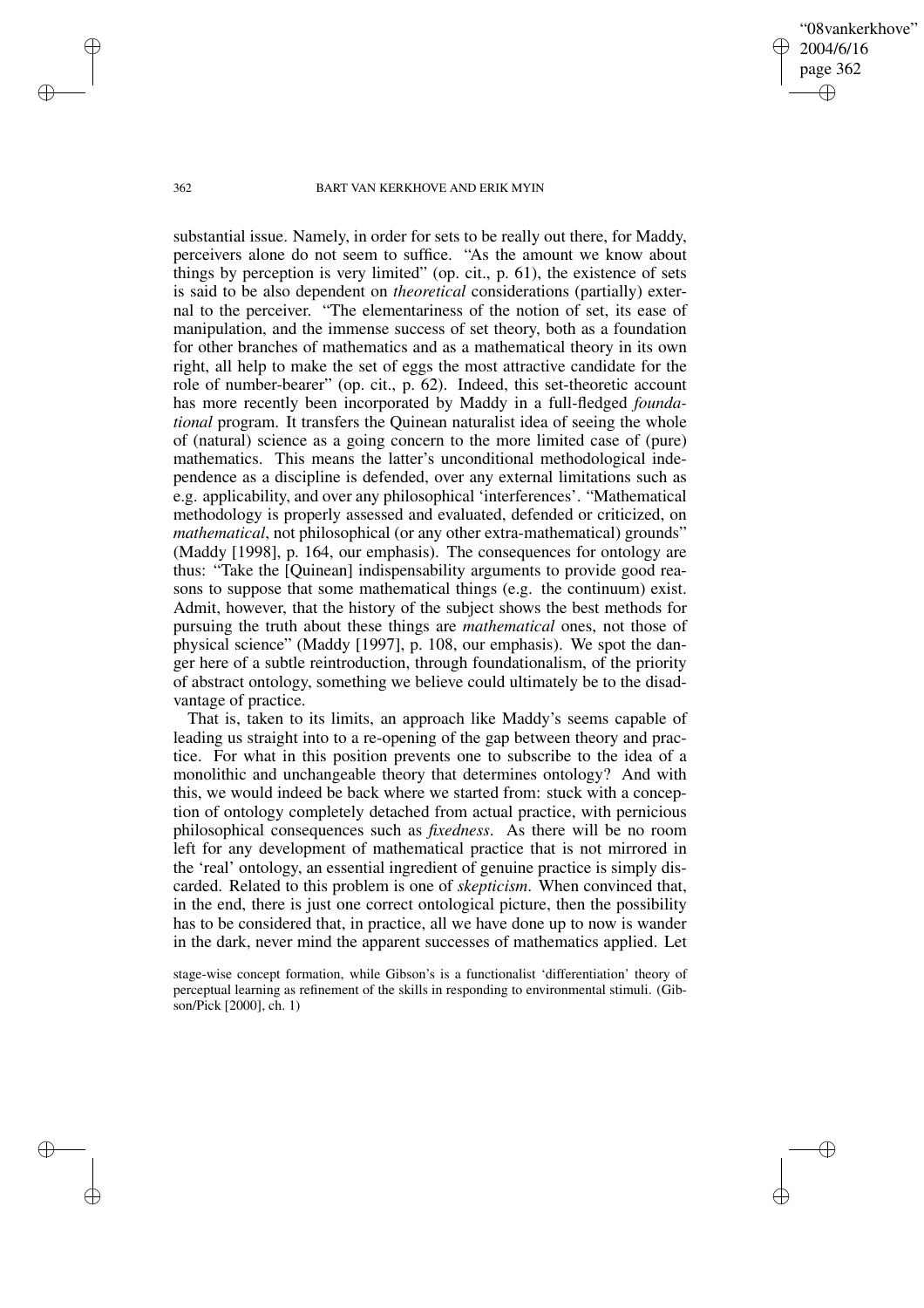herself. We just want to point at the fact that nothing in her approach seems

✐

✐

✐

✐

it be clear that we are in complete agreement on both the possibility of direct perception and the idea that the content of perception can be determined by things outside the immediate grasp of the individual observer. Social norms and cultural practices are obvious candidates for such a determining role. Nevertheless, we think there is a danger in severing the firm link between the perceiver's capacities and the determinants of the content that he is perceiving. That is, the perceiver at some level has to be a participant in the social games played, or be involved in a particular culture or history. Without any such tangible link, the gate is swung clear open for the reentrance of pure decontextualized 'theory', which, as we argued, seems directly to lead to Plato's heaven. We are not claiming Maddy defends such an extreme case

to prevent it from arising. Another contemporary philosopher of mathematics following up upon Gibsonian ideas, but also in a highly implicit way, is *Philip Kitcher*. In his book *The Nature of Mathematical Knowledge* (Kitcher [1984]), he has set out to unfold a project of mathematical naturalism (or, alternatively, empiricism or constructivism), in effect embracing psychological, sociological and historical aspects as epistemologically informative. Kitcher equally challenges the *a priori* conception of what constitutes mathematical knowledge, showing that it requires the individual's temporal contact with both physical and social environment, and that mathematics concerns, in essence, manipulations of the world that are taught to us. The entire body of mathematics is then conceived of by him as a universal idealization of these elementary operations. At this level, the possible compatibility with a fixed ontology, e.g. of Maddian sets, is brought out again, however. Mathematics begins "with the apprehension of those structures that are instantiated in everyday physical phenomena. On the simplest version, we perceive the properties of small concrete sets (that is, sets whose members are physical objects). Mathematics proceeds by systematically investigating the abstract realm, to which our rudimentary perceptual experiences give us initial access" (Kitcher [1988], p.311). But then Kitcher confides that, in the end, "Platonists can simply take over my stories about rational interpractice transitions, regarding those transitions as issuing in the recognition of further aspects of the realm of abstract objects" (l.c.). What we shall be concerned with in the rest of the paper is to return with care to the original Gibsonian intuitions casually appealed to by both Maddy and Kitcher, and show that their straightforward application to the theory of mathematics in fact avoids any possible collapse into Platonism.

"08vankerkhove"

2004/6/16 page 363

✐

✐

✐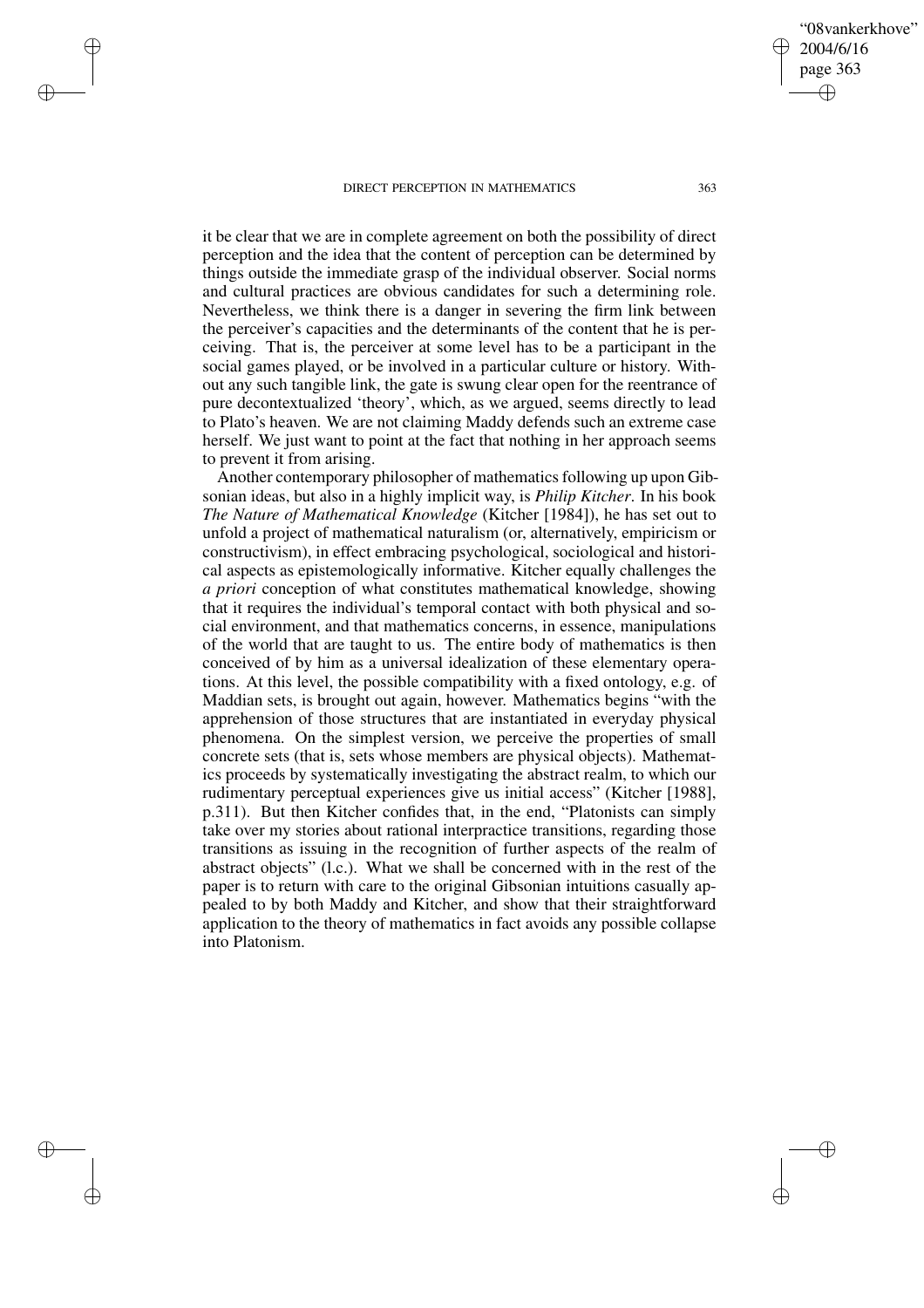### "08vankerkhove" 2004/6/16 page 364 ✐ ✐

✐

✐

### 364 BART VAN KERKHOVE AND ERIK MYIN

### 3.2. *Elaboration with examples*

The appeal of the Gibsonian approach as applied in the philosophy of mathematics seems to us to be double. First, the concept of direct perception provides the possibility of a robust, but non-abstract realism. Indeed, one of the central Gibsonian claims is that many different kinds of entities and properties, no matter how 'complex' they be from an absolutist perspective, can be immediately or directly perceived. Moreover, this immediate perception is grounded in the fact that the entity or property itself is present in reality *as such*. Thus, assuming its appropriateness as an example of direct perception, any of the sets that hungry Steve might perceive are structures *out there* in concrete reality. This first important Gibsonian idea appears to be fully endorsed by Maddy, and in fact motivates her account as the, or a, proper answer to Benacerraf's challenge about causal contact between man and mathematics. However, there is a second important aspect of the Gibsonian approach, one not so strongly present in Maddy's writings: the idea of the *relational* or *co-constituted* nature of what is perceived in direct perception. It is a fundamental Gibsonian insight that one should always consider the object of perception from a point of view that properly takes into account the capacities and specifics of the perceiver. Thus, though what is perceived is always some structure 'out there' in the world, it makes no sense, from the 'ecological' point of view defined and defended by Gibson, to think about what is 'out there' from an absolutist or nonrelational point of view, one that does not refer whatsoever to a perceiving creature and its capacities for picking up and acting upon these structures 'out there'. It is exactly this dimension of the theory which, when applied to mathematics, has the liberating effect of forbidding absolutist stances like Platonism. In the Gibsonian approach, the two aspects mentioned are the central components accommodating the pivotal notion of 'affordances'. The basic idea is that what is perceived are possibilities for action 'afforded' (made possible) precisely by that which is perceived. Affordances are relational by definition, depending at once on the structure of what is perceived, and on the practical actions the perceiver can bring to bear upon what causes the act of perception.

Examples of affordances can be found on many levels: from the 'drinkability' of liquids, or the 'eatability' of ripe fruits, to 'openability' afforded by doorknobs. An elaboration by means of a slightly less mundane example will, we hope, allow the reader to see the attractiveness of this concept for the philosophy of mathematics. The example comes from a (now rather famous) study by *William Warren* on the perception of (the affordance of) 'climbability' of stairs (Warren [1984]). In it, it was investigated whether people were able to 'directly perceive' whether or not particular stairways were 'climbable' with minimal energy expenditure (that is, without switching from climbing to clambering). The physics behind the story is that people

✐

✐

✐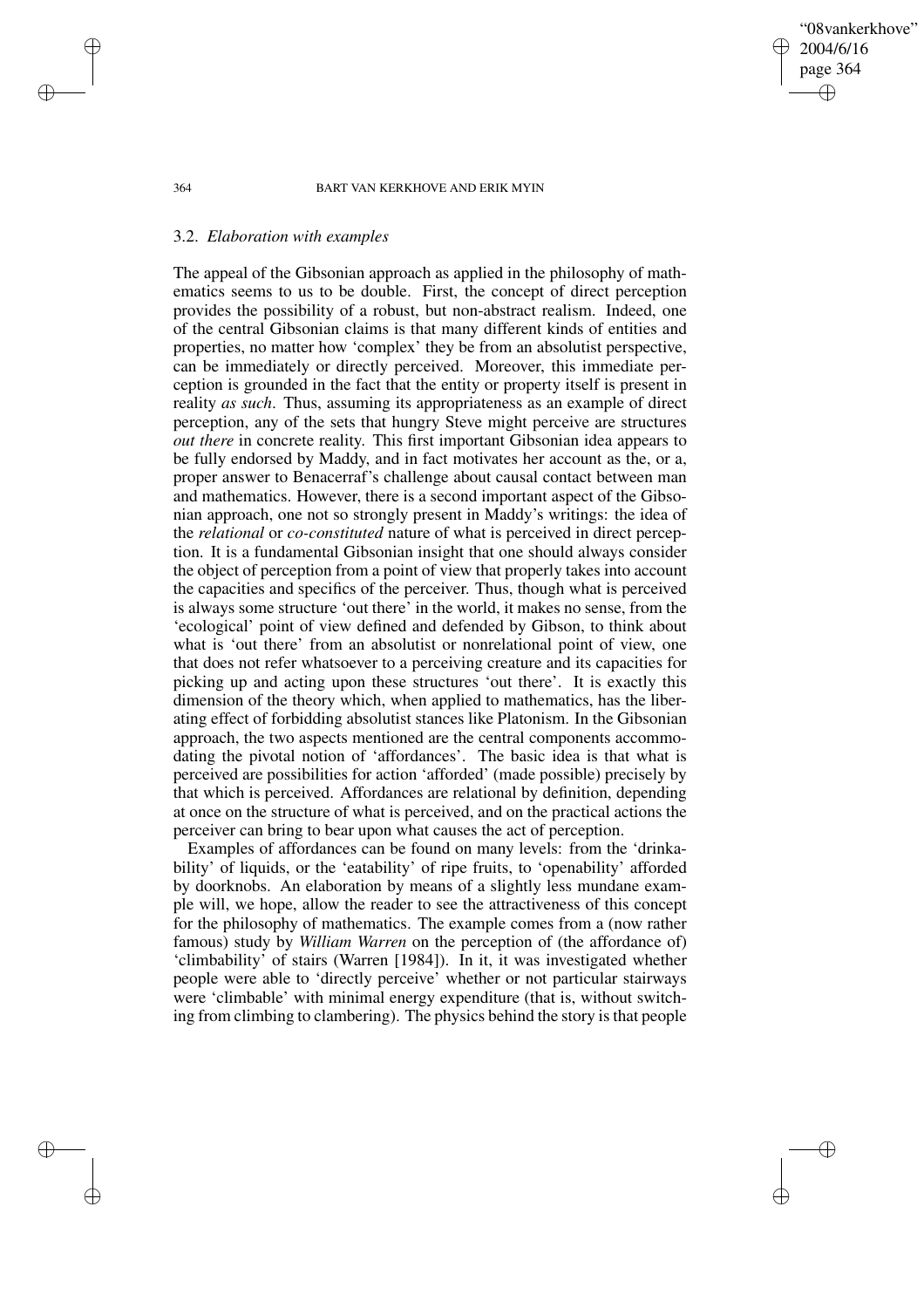✐

✐

✐

✐

can only climb stairs in a normal fashion if the proportion of the difference in height between stairs to the length of the climber's legs falls within a specific range. Once this proportion exceeds a certain threshold, it is simply no longer possible to maintain bipedal balance when climbing, and one has to start clambering. Warren now asked people (of various length) to assess the 'climbability' of different staircases with varying rising degrees, and found them very accurate indeed in correctly judging this relational property. In other words, people turned out to be able to directly perceive (the affordance of) 'climbability', a structure 'out there', defined by a specific numerical relation between stairway and personal leg length.

This example brings to the fore three important points. Firstly, it illustrates how direct perception is based on a robust realism, because the property detected is a property of reality. However, the example also shows, secondly, that the detected property is intrinsically related to the capacities of the perceivers, who are constrained by such things as locomotion or the having of a specific point of gravity. Outside this context, the detected relation, as a 'pure' proportion, becomes totally arbitrary, a needle in a haystack of a myriad of other contingent properties. Thirdly, affordances are (relatively) *complex*. The affordance defining relation cannot be thought of as an elementary property, but instead consists of an intricate environment/capacity attunement, which seems to necessitate quite some perceptual sophistication. This is conspicuous in our climbability example: its 'mathematical' profile, as a *proportion*, indicates this complexity. Still, perception can be said to be direct, that is, immediate and without the previous need of discursive inference or even much complicated ongoing cognitive activity. The complex nature of the property in the climbability example discourages (often encountered) *a priori* rejections of a Gibsonian approach to mathematics stressing the complex nature of mathematical properties.

Overall, the above discussion should properly suggest how the idea of affordances can be applied to (perception in) mathematics. That is, we propose to consider mathematical entities in terms of the sets of practices they 'afford'. E.g., numbers, in this sense, are what they are because they afford such operations as adding or multiplying. Just as with Gibsonian affordances in general, we would say that mathematical entities or properties can be *directly perceived* by those perceivers familiar with the constitutive operations connected with these entities or properties. Put otherwise, just as fruit of a specific colour might be perceived as 'ripe' by an animal with the appropriate visual system (as well as particular food preferences), numbers can be perceived by a someone possessing particular number-related skills.<sup>7</sup> Thus, in this way, a skilled mathematical perceiver can be said to 'directly perceive'

 $7$  Our idea is certainly not new. It is related to remarks by Wittgenstein, such as: "In the triangle I can see now *this* as apex, *that* as base. [...] 'Now he's seeing it like *this*, now like *that*' would only be said of someone *capable of making* certain applications of the figure quite

"08vankerkhove"

2004/6/16 page 365

✐

✐

✐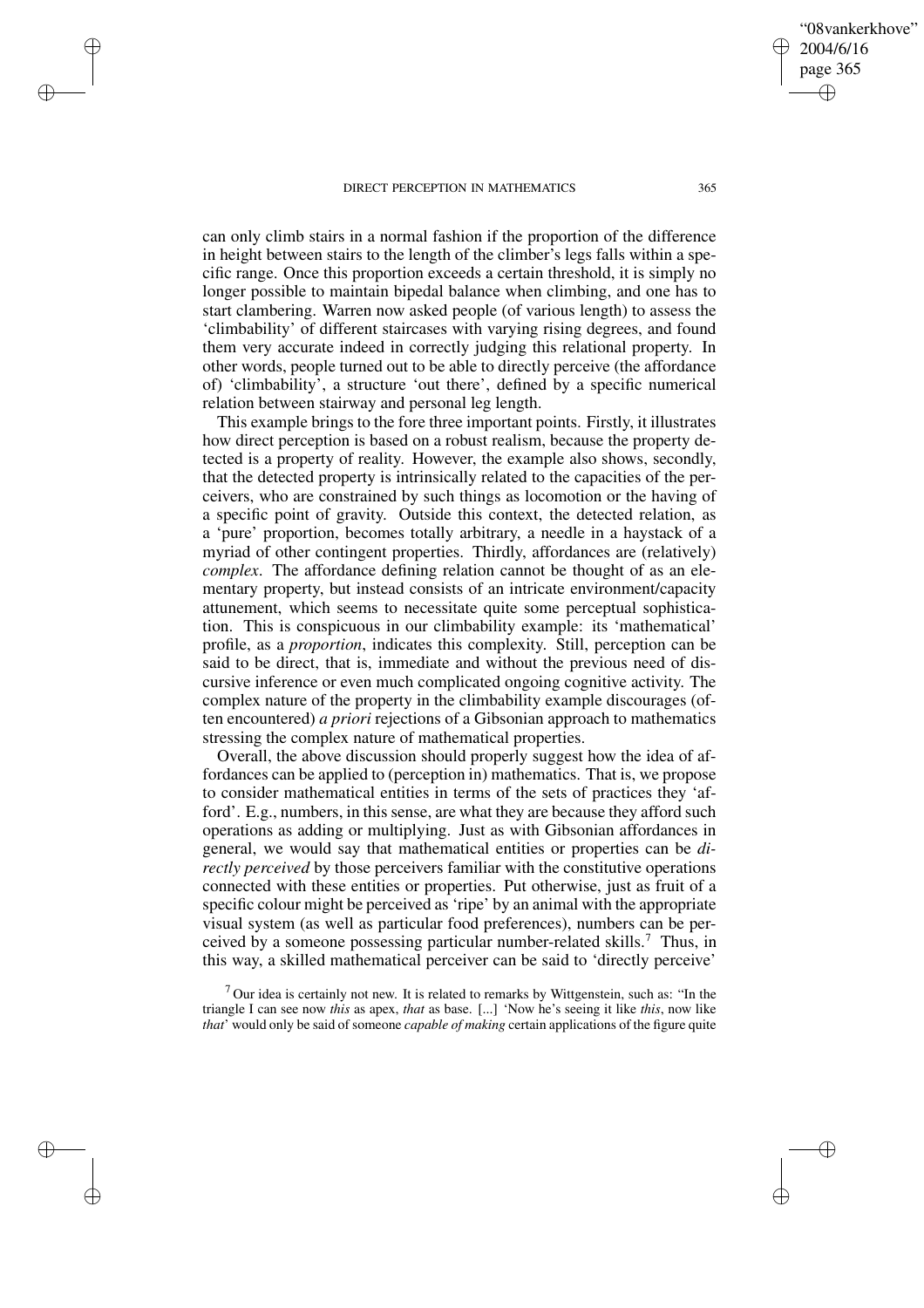"08vankerkhove" 2004/6/16 page 366 ✐ ✐

✐

✐

### 366 BART VAN KERKHOVE AND ERIK MYIN

mathematical properties. He 'sees' a set by acknowledging that a number of set theoretical operations are applicable to the configuration at hand, and he 'sees' (or senses, which means 'acknowledges') numbers when applying or discerning the applicability of arithmetical operations. This account is robustly realistic in the sense explained above, without running the danger of collapsing into extreme externalism (i.e., radically separating theory and practice) or Platonism. Indeed the question of what kinds of mathematical properties 'really exist' in an absolute or noncontextual sense looses its urgency, because posing that question reveals a disregard for the fundamental relational nature of mathematical properties-considered-as-affordances. Moreover, this account allows to answer Benacerraf's concerns about causal (in)efficacy, because the effects of mathematical properties on those who perceive and perform activities with them belong to the relational core that *constitutes* the background against which the questions about the existence of these mathematical properties becomes meaningful. Of course mathematical entities can affect our practices, because they acquire ontological momentum *in virtue of* those practices. Finally, the Gibsonian approach has another fundamental advantage on offer. The appropriateness of questions about the existence of entities and properties are relativized with respect to a context of practical abilities, and as the potential for development of abilities is open-ended (to anyone's knowledge), this approach has an uneasy relationship with the idea of a 'definitive' ontology for mathematics. Again, this sets it radically apart from Platonism and any of the extremely externalist epistemologies accommodating it, viz. ultimately allowing (or even inviting) theory to be detached from practice. In the final section we will pick up this aspect of the Gibsonian approach again, and frame it as an endorsement of epistemological or methodological over ontological concerns.

To give further strength to this cognitive theory of open-ended mathematical practice, we first give an illustration of how it is in effect compatible with, indeed stands in support of, one of the most prominent theories in the foundational history of mathematics: that of the genetic method in arithmetic, by *Richard Dedekind* (1831–1916). This theory was provoked by an aporia prevalent in the nineteenth century, namely of how to make sense of the negatives and their roots. The practice of dealing with this type of integers, their 'discovery' if you will, does of course go way back, at least as far as medieval Hindu arithmetic (Kline [1990], ch. 9). What we are particularly considering here though is the systematic, foundational endeavour of *justifying* them as genuine numbers. Interestingly, and contrary to a century later, we should also note that philosophical preoccupation at that

freely. [...] *The substratum of this experience is the mastery of a technique*" (Wittgenstein [1953], part II ch. x, p. 208 in our version of the text).

✐

✐

✐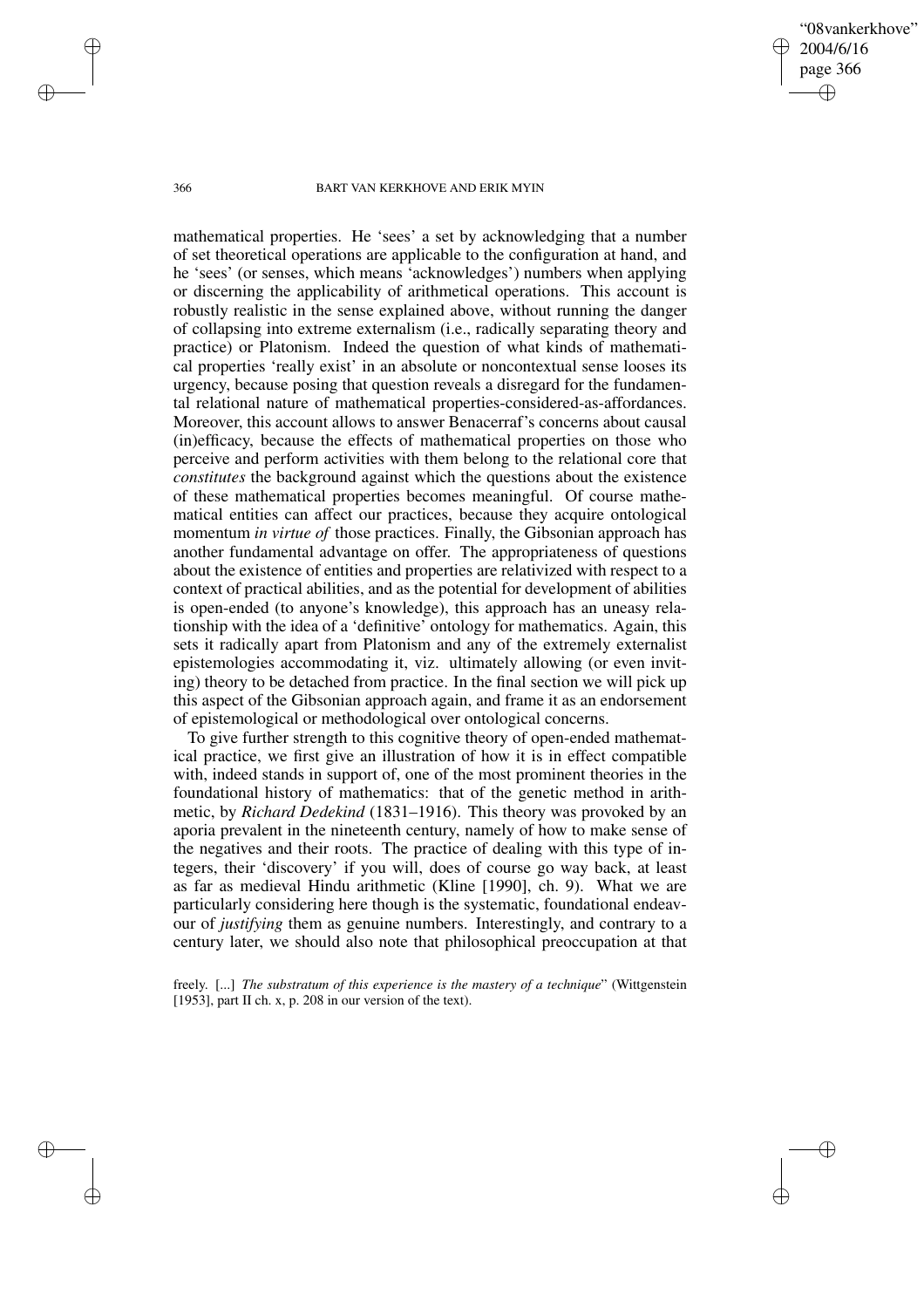✐

✐

✐

✐

time was of an epistemological rather than a logical kind, and that, accordingly, the idea of formal proof in the present, rigorous sense was still in the early stages of its development. Now, in a paper the importance of which is widely acknowledged by historians of foundational mathematics today, viz. his *Habilitationsrede* of 1854, Dedekind addressed the problem of the general progression of the numbers, and in response offered a (sketchy) 'rational reconstruction' of how the mathematical community had *de facto* succeeded to passthrough all subsequent stages of numerical extension, up to the imaginaries. He evoked, e.g., "how the operation of adding positive numbers gives rise to the operation of subtraction, which in turn *engenders* the negative integers; how multiplication of integers then leads to the reciprocal operation

[1999], p. 755, emphasis added). $8$  And so on. $9$ In our terms, what one sees happening here is the growth of ontology through the extension of practice. New mathematical entities acquire critical ontological weight because novel affordances enter the stage: the negatives and their further kin acquire their status as stable mathematical things through their allowing certain sets of operations to be applied upon them. Also, once these practices have gained foothold, it seems natural to us that, to someone familiar with those operations, negatives or imaginaries are considered as 'directly perceived'. Two more features of our approach can be illustrated by this example. The first one is that there is a structure to practices, to affordances, and thereby to mathematics. Mathematics grows as established practice starts transcending its boundaries. Therefore, it makes sense to speak of degrees of elementariness in mathematics. However, such distinctions are always context relative, as practice is without discernible beginnings and without discernible end. Moreover, such distinctions cannot be used to ground for example a distinction between what can be directly perceived (the elementary) versus what cannot (the complex), for, to the skilled perceiver, both are perceptually accessible in the same immediate

of division, and division to the *creation* of the rational numbers" (Dedekind

<sup>8</sup> The latter formulation is borrowed from the introduction by editor and translator William Ewald.

 $9$  "The successive repetition of the same multiplication — that is, the formation of a product out of a determinate number of identical factors (which are now rational numbers) — yields, when conceived as a single operation, the concept of exponentiation" (op. cit., p. 758). The division of an exponent, in its turn, "requires us to perform the unique inverse of the original operation of exponentiation, namely, to split a given number into an (also given) number of equal factors. This way of proceeding leads us to new number domains, because the previous domain no longer satisfies the demand for the general applicability of the arithmetical operations; one is thereby compelled to create the irrational numbers (with which the concept of limit appears) and finally also the imaginary numbers" (op. cit., p. 759).

"08vankerkhove"

2004/6/16 page 367

✐

✐

✐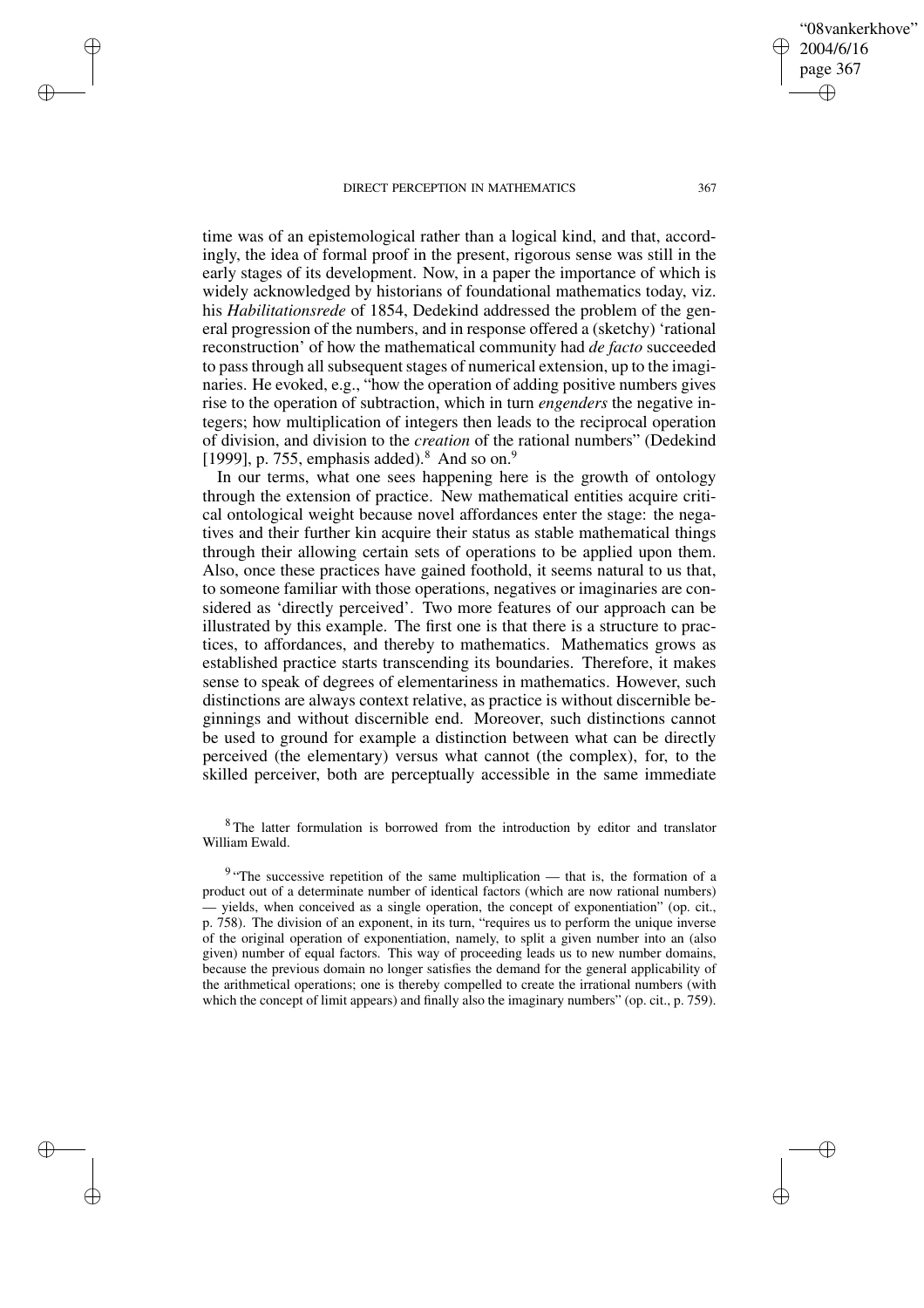"08vankerkhove" 2004/6/16 page 368 ✐ ✐

✐

✐

### 368 BART VAN KERKHOVE AND ERIK MYIN

sense. This brings us to the second aspect: open-endedness. The example seems to illustrate that no *a priori* limit can be imposed on the possible growth of practice, affordance and mathematics. Old operations can always form the basis for new operations. Old mathematics continually gives rise to new mathematics (in which it might be retained or transformed).

An additional example, including a further extension of the numerical realm, will allow us to further complicate (and refine) our account: the invention of *quaternions* by *William Rowan Hamilton* (1805–1865).<sup>10</sup> Although merely mentioned in Dedekind [1999], it is remarkable that this development did proceed along the very lines of the scheme set out there. That is, Hamilton literally tried to extend the complex numbers from two- to threeplace systems (to finally arrive at his *four*-place quaternion system). According to Pickering [1995], this episode "marked an important turning point in the development of mathematics, involving as it did the first introduction of noncommuting quantities in the subject matter of the field, as well as the introduction of an exemplary *set of new entities and operations*" (p. 120, our emphasis). In the light of what was said above, that might not be very striking, yet on top of that, what does make this case particularly salient is the decisive methodological role played by the pursuit of a one-to-one association between algebra and geometry. Indeed, as Pickering explains, Hamilton was in constant search of proper equivalent geometrical representations of the algebraic hypotheses he came up with, and vice versa. Notably, this eagerness in the end proved vital for reaching his results, as it apparently allowed him to cope with specific problems (conceptual resistances, in Pickering's terminology), i.e. create for himself additional affordances accommodating his further research. This striving for a geometry-algebra correspondence by Hamilton should then be taken as another, higher-level type of cognitive 'handling' or operating upon theoretical configurations already at hand, extending their respective scopes.<sup>11</sup> So, not only did Hamilton act on the available number-types, he was also able to 'handle' larger bodies of mathematics and put them to his further theoretical advantage. The products of the operation-driven extension of mathematics become operative tools themselves, engendering yet further extension. Again, along the road from integers to quaternions, we have gradually passed from elementary, say daily, to abstract and *in se* complex scientific practices. Once more,

<sup>10</sup> For another example in this vein, viz. that of *Georg Cantor* (1845–1918) exploiting the then available language in order to refer to a transfinite ordinal as a number, see Kitcher [1984] (pp. 173–5).

 $11$  For a contemporary example of proceeding through this type of 'transpositions', see Visser [2001]. On the acknowledgement of their heuristic importance (as analogies), also see the pioneering work by Pólya [1973].

✐

✐

✐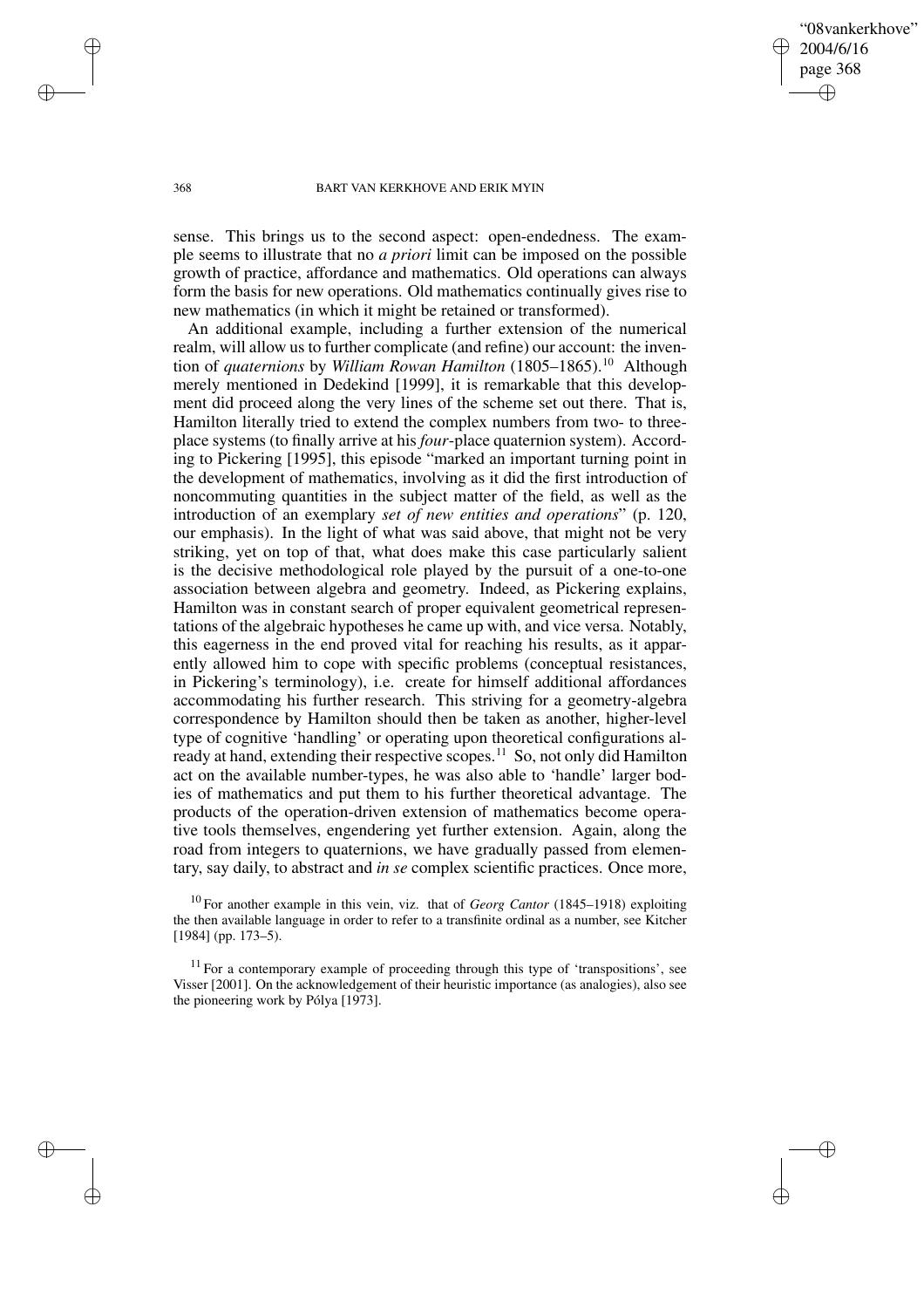is of all kinds, and not at all limited to the realm of 'ordinary' medium-sized

this illustrates quite well that affordances are spread throughout the simplecomplex and concrete-abstract spectra, and that, consequently, their 'reality'

material objects. Before summing up the main philosophical merits of our cognitive account, we wish to explicate the affinities it exhibits with category theory, the major alternative (to set theory) in foundational research based on "axiomatizing not elements of sets but functions between sets" (Mac Lane [1985], p. 398).<sup>12</sup> The most important philosophical feature of category theory is its trading in of ontological for structural primacy, its basic axiom being that objects *and* functions together are formative of the basic entities, categories. The essential notion of function gives category theory a distinctly pragmatical dimension, and this is why it has been appealing to practicing mathematicians. In particular, it is *epistemologically* plausible (heuristically simple, analytically self-evident) and *methodologically* valuable (providing conceptual unification without the need for a reductive ontology). Category theory appears to have been vulnerable though to critical remarks about the cognitive underpinning of its epistemological plausibility, i.c. its relying on the elementary notion of operation, without properly explaining how this should be understood. It seems one could dismiss this criticism as unimportant (e.g. given that intuition is as bad a problem for Platonist accounts), or otherwise engage in the metaphysical debate. A forceful and independent line of defence, answering the call for naturalism, however, would be to connect with empirical/cognitive approaches to mathematical activity. As we have explained above, a broadly 'Gibsonian' approach, when applied to mathematics, is a good candidate for implementing such a strategy, outlining a philosophically less 'loaded' account in which a full-fledged empirical theory of mathematical operations could be moulded.<sup>13</sup>

## 4. *Philosophical Effects: Epistemological Priority*

In his famous essay on the effectiveness of mathematics,<sup>14</sup> *Eugene Wigner* holds that what strikes us as unreasonable or mystical about the applicability of mathematics becomes fairly straightforward if only looked at from the appropriate angle. That is, the perspective provided when one no longer assumes that mathematics fell (or was brought down) from the sky just like

 $12$  We thank Leon Horsten for first suggesting this link.

<sup>13</sup> This paragraph relies on Marquis [1995] to a considerable extent.

 $14$  Wigner [1960].

✐

✐

✐

✐

"08vankerkhove"

2004/6/16 page 369

✐

✐

✐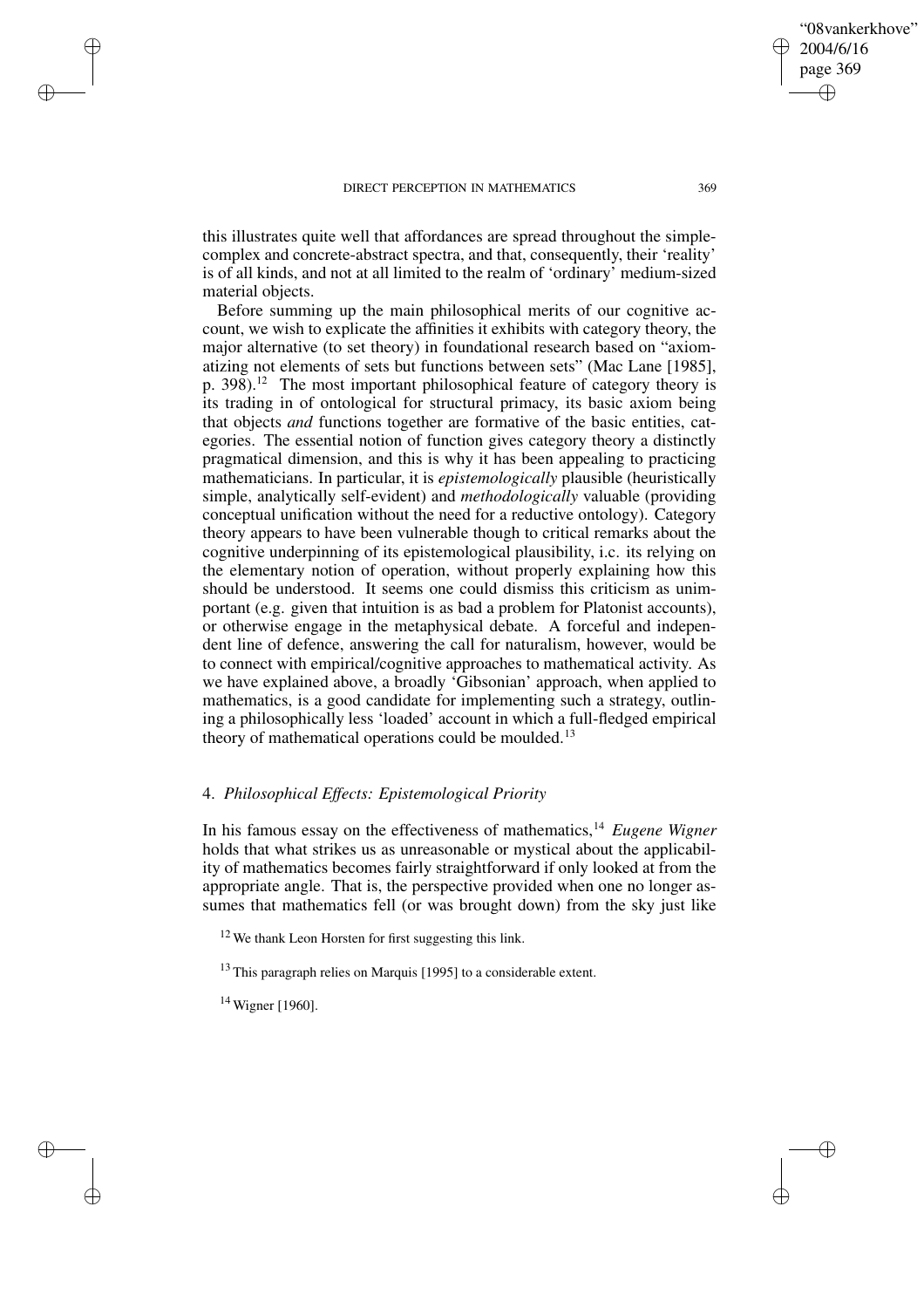"08vankerkhove" 2004/6/16 page 370 ✐ ✐

✐

✐

### 370 BART VAN KERKHOVE AND ERIK MYIN

✐

✐

✐

✐

that, but on the contrary was created as an earthly science "of skillful operations and concepts" to begin with, i.e. *in order* to be useful. We share the profound pragmatic concern that is displayed here, and hope that the approach sketched in broad strokes above might be one way in which progress can be made on this path.

From the Platonist's point of view, no doubt, it will be remarked that our approach is *relativistic*, because it 'contextualizes' questions of ontology, and claims to settle them within the realm of practices and practitioners. For Platonism, the very subject matter of ontology is the absolute, i.e. essentially uncontextual, nature of things, which forbids any such move. Our approach, then, would not even start to address ontology. But is not this Platonist criticism incoherent to start with? For if indeed there is anything absolute about mathematics, one should find it in *any* context. Natural numbers might come to mind here (or, why not, sets). But then these aspects will be as discernible from our perspective as from any other! The difference between our approach and the Platonic one really is not about universality, but about whether or not it is possible *in principle* to consider ontological questions completely apart from considerations of practice. Take for example the question whether the complex numbers would exist if there never had been human beings, cognitive organisms or a material universe. To the Platonist such questions do make sense, while we would reject them, precisely because asking them relies on a complete disregard of the (essential) connection with practice.

In conclusion, we see ourselves as joining appeals that "a new *epistemology of mathematics* is needed before confronting ontological questions" (Echeverria [1996], p. 21, original emphasis). If we de-absolutize ontology and consider it to be truly open-ended, it will be, we believe, to the benefit of the further, unbiased exploration of how we come to know mathematically. In other words, to stop demanding any explanatory power from mathematical objects *on themselves* will have liberating effects on the philosophy of mathematics. Cognitive mechanicism is necessarily traded in for epistemological *pragmatism*, whereby the mind is considered as constitut*ed* and constitut*ive* at the same time. This would indeed and at last provide research concerned with development (see Piaget) and non-rigidity (see Lakatos) with proper philosophical room in order to be taken seriously, i.e. at face value.

> Centre for Logic and Philosophy of Science Brussels University (VUB) http://www.vub.ac.be/CLWF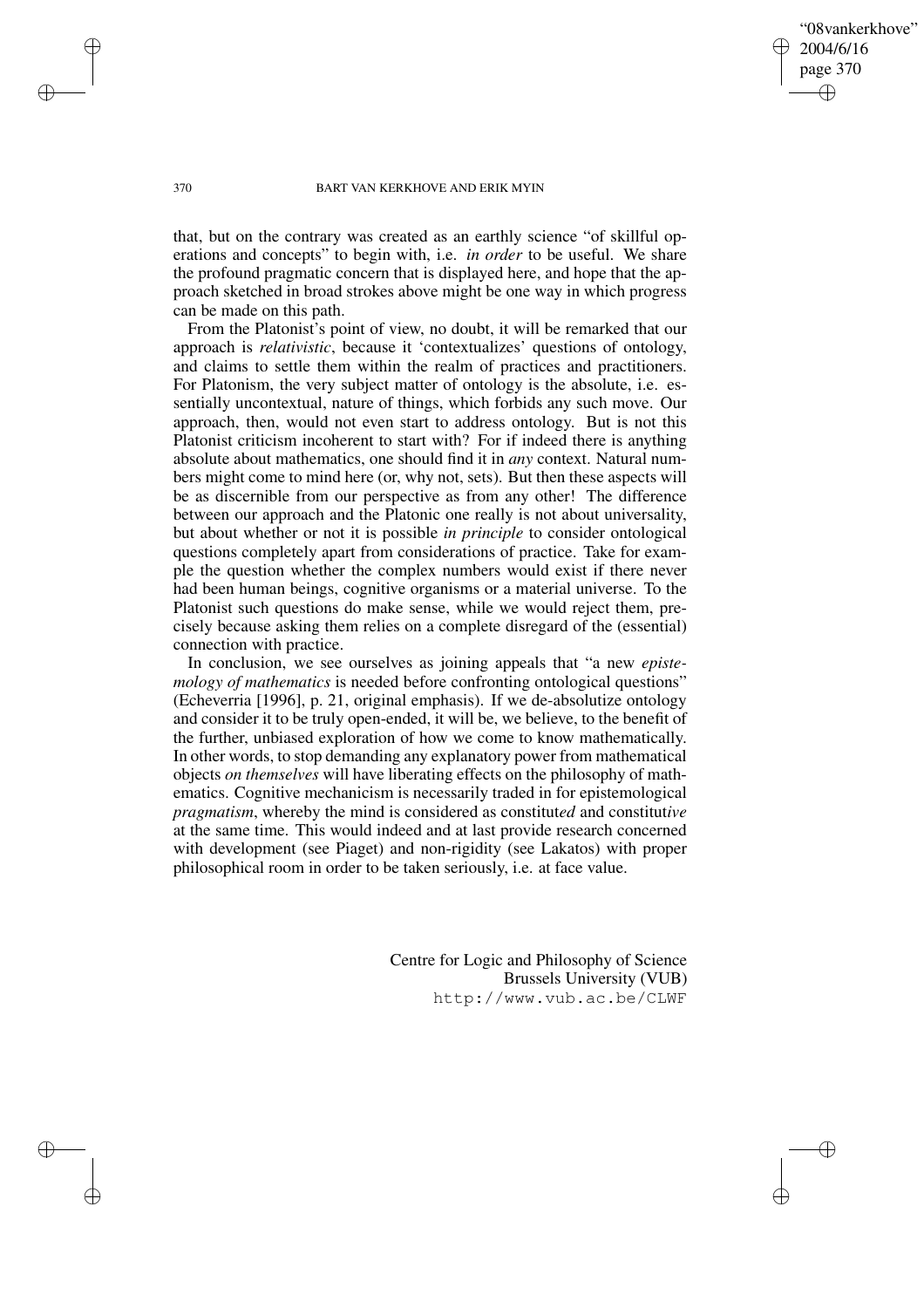✐

✐

✐

✐

# **REFERENCES**

- Paul BENACERRAF (2002), "Mathematical Truth", in: Dale Jacquette, editor, *Philosophy of Mathematics. An Anthology*, Blackwell, Malden MA – London, pages 99–109. (revised version of the 1973 original published *The Journal of Philosophy* 70:661–80)
- Brian BUTTERWORTH (2000), *The Mathematical Brain*, Papermac, London. (originally published in 1999 by Macmillan)
- Richard DEDEKIND (1999), "On the Introduction of New Functions in Mathematics", in: William Ewald, editor, *From Kant to Hilbert. A Source Book in the Foundations of Mathematics Volume II*, Clarendon Press, Oxford, pages 754–62. (first paperback edition of the 1996 original)
- Stanislas DEHAENE (1998), *The Number Sense. How the Mind Creates Mathematics*, Allen Lane – The Penguin Press, London – New York. (originally published in 1997 by Oxford University Press, New York)
- Keith DEVLIN (2001), *The Maths Gene. Why Everyone Has It, But Most People Don't Use It*, Phoenix, London. (originally published in 2000 by Weidenfeld & Nicolson)
- Javier ECHEVERRIA (1996), "Empirical Methods in Mathematics. A Case-Study: Goldbach's Conjecture", in: Gonzalo Munevar, editor, *Spanish Studies in the Philosophy of Science*, Kluwer, Dordrecht – Boston – London, pages 19–55.
- J.J. GIBSON (1979), *The Ecological Approach to Visual Perception*, Houghton Mifflin, Boston.
- Eleanor J. GIBSON and Anne D. PICK (2000), *An Ecological Approach to Perceptual Learning and Development*, Oxford University Press, New York – Oxford.
- Philip KITCHER (1984), *The Nature of Mathematical Knowledge*, Oxford University Press, New York – Oxford.
- Morris KLINE (1990), *Mathematical Thought from Ancient to Modern Times (3 Vols.)*, Oxford University Press, New York – Oxford. (reprint of the 1972 original)
- Brendan P. LARVOR (2001), "What is Dialectical Philosophy of Mathematics?", *Philosophia Mathematica III 9*(2):212–29.
- George LAKOFF and Rafael E. NUNEZ (2000), *Where Mathematics Comes From. How the Embodied Mind Brings Mathematics into Being*, Basic Books, New York.
- Saunders MAC LANE (1985), *Mathematics. Form and Function*, Springer Verlag, New York – Berlin.
- James J. MADDEN (2001), "Review of Lakoff/Núñez (2000)", *Notices of the AMS 48*(10):1182–8.

"08vankerkhove" 2004/6/16 page 371 ✐ ✐

✐